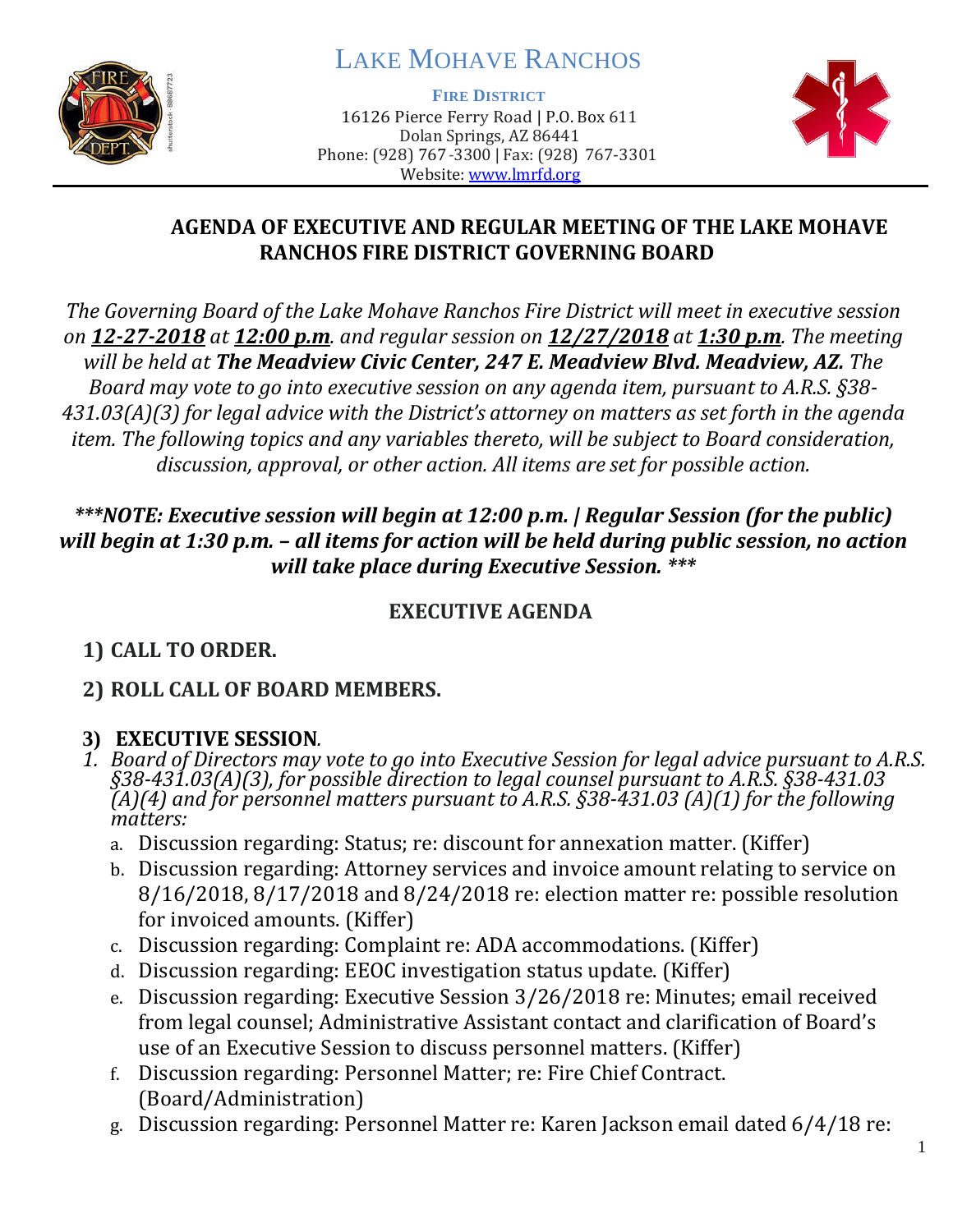budgeted personnel costs. (Kiffer)

h. Discussion regarding: Legal Counsel review of current Administrative Assistant position; current legal research. (Kiffer)

**\_\_\_\_\_\_\_\_\_\_\_\_\_\_\_\_\_\_\_\_\_\_\_\_\_\_\_\_\_\_\_\_\_\_\_\_\_\_\_\_\_\_\_\_\_\_\_\_\_\_\_\_\_\_\_\_\_\_\_\_\_\_\_\_\_\_\_\_\_\_\_\_\_\_\_\_\_\_\_\_\_\_\_\_\_\_\_\_\_\_\_\_\_\_\_**

## **4) ADJOURNMENT**.

### **REGULAR AGENDA**

### **1) CALL TO ORDER.**

#### **2) ROLL CALL OF BOARD MEMBERS.**

#### **3) PLEDGE OF ALLIEGANCE.**

#### **4) APPROVAL OF MINUTES.**

- a. Regular Session 11/26/2018
- b. Executive Session 11/26/2018 (Set 1-A3/A4-Items A, B, C, D, E and F, Set 2-A1- Item F, Set 3-A1 Items G, H and I)

#### **5) REPORTS.**

- a. **November 2018 Financial Report(s).** *(The financial report(s) are to be reviewed and approved by the Board).*
- b. **Fire Chief's Report.** *(The governing body may not propose, discuss, deliberate or take legal action on this matter unless the specific matter is properly noticed for legal action. Therefore, action taken as a result of the Chief 's report will be limited to directing staff to study the matter or scheduling the matter for further consideration and discussion at a later date. (A.R.S. 38-431.02.K.)*

**6) CALL TO THE PUBLIC & CORRESPONDENCE**. *(Consideration and discussion of comments and complaints from the public. Those wishing to address the Lake Mohave Ranchos Fire District Board need not request permission in advance. The Fire District Board is not permitted to discuss or take action on any item(s) that are not on the Agenda that are raised in the call to the public. However, individual Board Members may be permitted to respond to criticism directed to them. Otherwise, the Board may direct that staff review the matter or that the matter be placed on a future agenda. The Fire District Board cannot discuss or take legal action on any issue raised during the Call to the Public due to restriction of the Opening Meeting Law.)*

a. Correspondence re: Donation

#### **7) BUSINESS.**

i. Discussion and possible action regarding: Status re: discount for annexation matter. (Kiffer)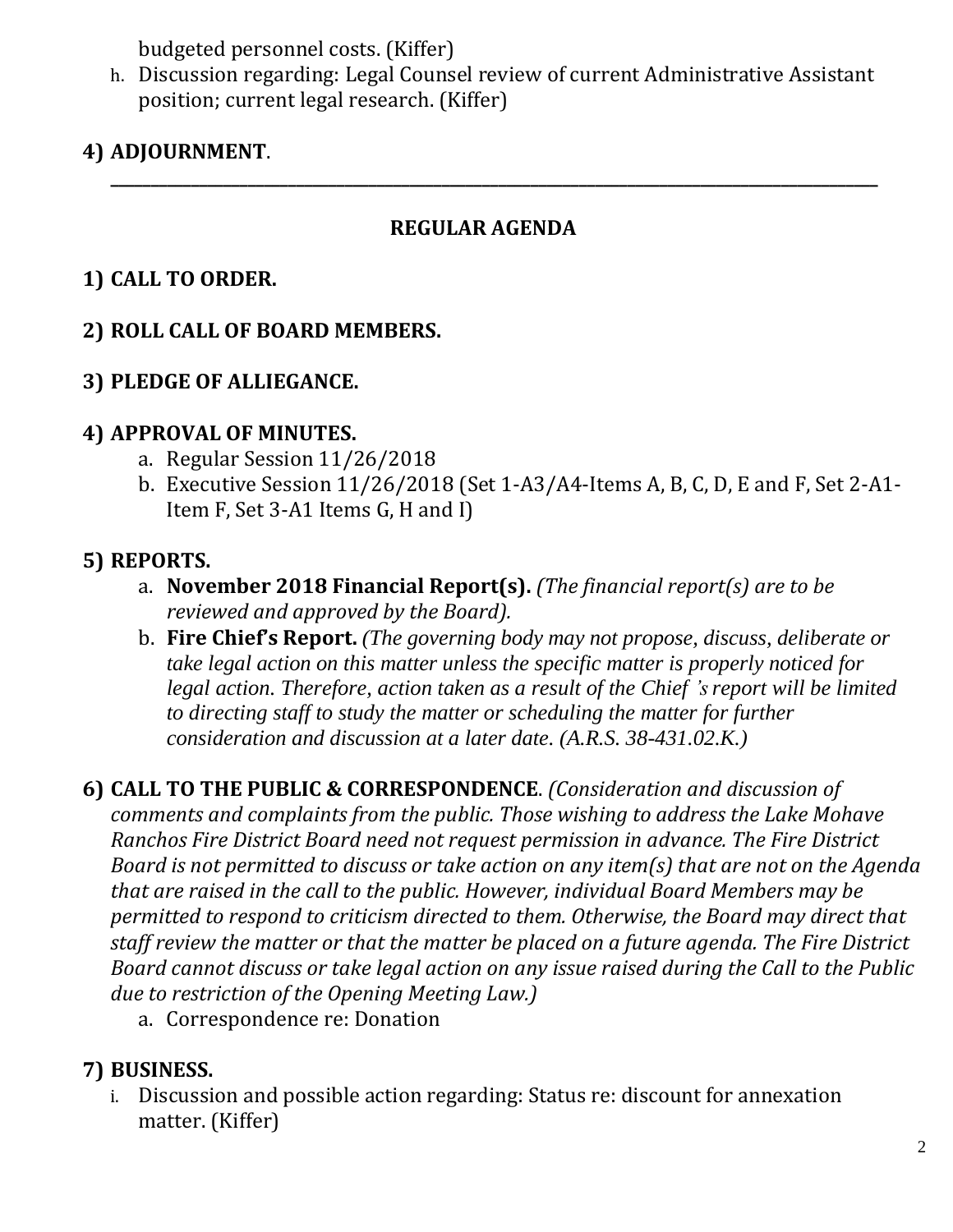- j. Discussion and possible action regarding: Attorney services and invoice amount relating to services on 8/16/2018, 8/17/2018 and 8/24/2018; re: election matter re: possible resolution for invoiced amounts. (Kiffer)
- k. Discussion and possible action regarding: Complaint re: ADA accommodations. (Kiffer/Terrill)
- l. Discussion and possible action regarding: EEOC investigation status update. (Kiffer/Terrill)
- m. Discussion and possible action regarding: Executive Session 3/26/2018 re: Minutes; email received from legal counsel; Administrative Assistant contact and clarification of Board's use of an Executive Session to discuss personnel matters. (Kiffer)
- n. Discussion and possible action regarding: Personnel Matter; re: Fire Chief Contract. (Board/Administration)
- o. Discussion and possible action regarding: Personnel Matter re: Karen Jackson email dated 6/4/18 re: budgeted personnel costs. (Kiffer)
- p. Discussion and possible action regarding: Legal Counsel review of current Administrative Assistant position; current legal research. (Kiffer)
- q. Discussion re: Nomination of Board Chair and Clerk not listed as items for possible action on Special Agenda. (Kiffer)
- r. Discussion and possible action regarding: Nomination of LMRFD Board Chair. (Board)
- s. Discussion and possible action regarding: Nomination of LMRFD Board Clerk. (Board)
- t. Discussion and possible action regarding: Review and notice of Gabriel & Ashworth invoices and payments. (Cass)
- u. Discussion and possible action regarding: Payroll discrepancy matter re: update. (Terrill)
- v. Discussion and possible action regarding: LMRFD Personnel Evaluation Policy; draft for possible approval. (Terrill)
- w. Discussion and possible action regarding: LMRFD Credit Card Policy; draft for possible approval. (Terrill)
- x. Discussion and possible action regarding: LMRFD current Board By-Laws review; possible adoption of draft revised LMRFD By-Laws and Rules of Procedures. (Cass)
- y. Discussion and possible action regarding: LMRFD Grievance Policy; draft for possible approval. (Cass)
- z. Discussion and possible action regarding: LMRFD Disciplinary Appeals Policy; draft for possible approval. (Cass)
- aa. Discussion and possible action regarding: LMRFD Sexual Harassment/Harassment Policy; draft for possible approval. (Cass)

**8) CALL TO THE PUBLIC & CORRESPONDENCE**. *(Consideration and discussion of comments and complaints from the public. Those wishing to address the Lake Mohave Ranchos Fire District Board need not request permission in advance. The Fire District*